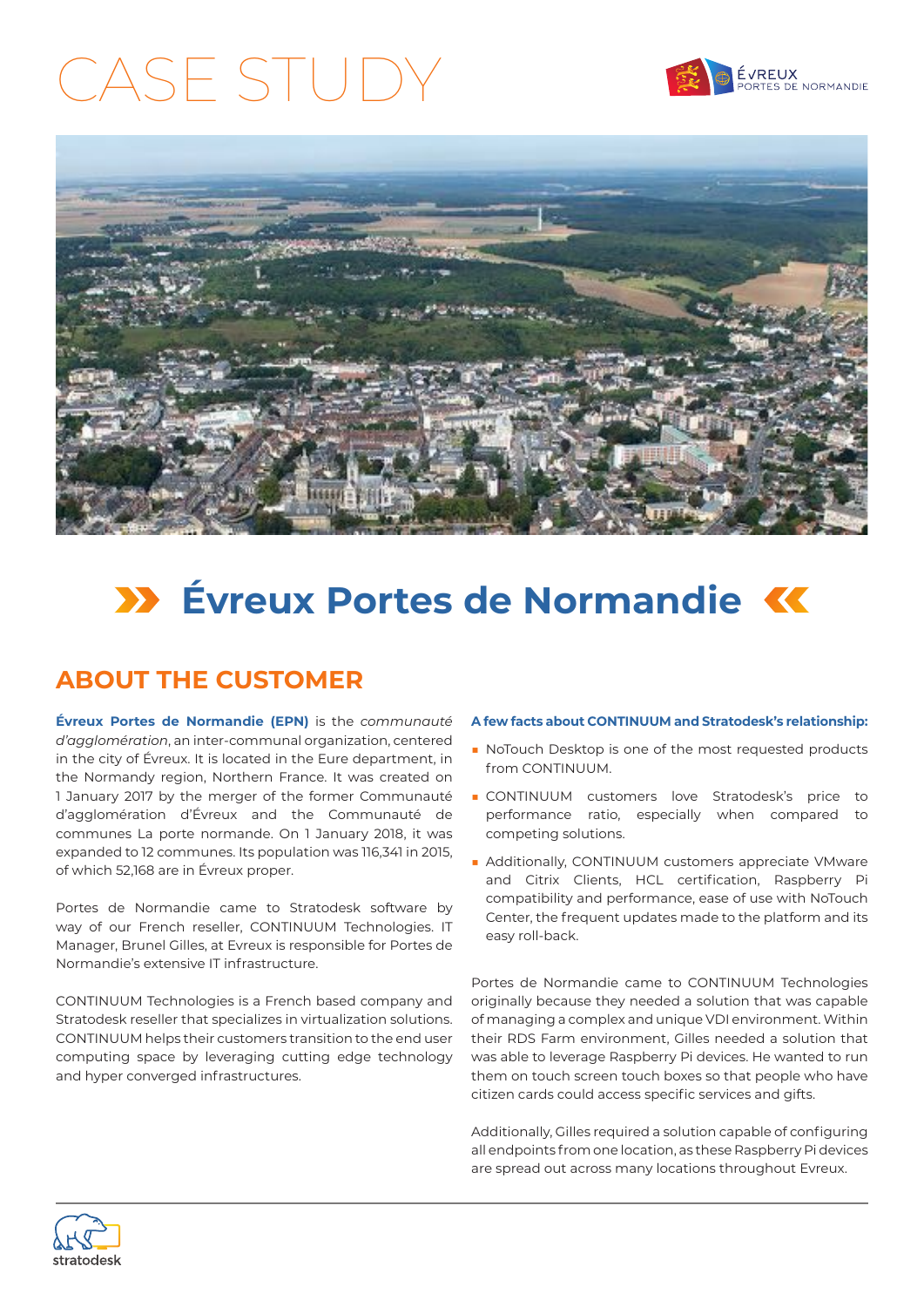## ASE STU



### **THE CHALLENGE**

**Several obstacles existed between Gilles and his ideal Raspberry Pi deployment. These included:**

### *A Lack of a Powerful Enough Operating System*

First and foremost, Gilles needed a solution that could be deployed quickly and easily onto Raspberry Pi endpoints. Additionally, the software needed to be strong enough to deliver excellent customer experience to endpoint touch screens. It needed to be flexible to handle this challenging use case, while also ensuring complete and total security.

Because touch screens and Raspberry Pi devices are spread out across multiple sites, it's imperative that those devices do not store important and vital information. Gilles needed a solution that could securely deliver virtual desktops to a tiny, low cost motherboard. A very daunting task, indeed. What's more, these endpoints needed to not store any information on them at all. If the endpoint device was compromised, it would then be a potential security risk for the entire organization.



### *Central Administration Was a Must*

It wasn't enough, however, to only have a solution that could deploy easily and effectively onto Raspberry Pi endpoints. It was also entirely necessary that these Raspberry Pi endpoints be managed from one central and secure location. Gilles could not spend IT hours and budget on sending professionals to each and every location where endpoint devices were present to set up and configure devices. What's more, he needed a solution that could keep his devices configured and up-to-date with current and future IT configurations. In many cases, the endpoint device need to be updated automatically from the moment they were set up at a remote location.

#### *Rudimentary Deployment Options*

With hundreds of endpoints at different locations throughout the community, having a solution in place that could quickly and securely deploy operating systems onto endpoints was also a necessity. Gilles could not afford to waste precious resources on updating and deploying operating systems like Windows on each and every device. He needed a solution that could quickly deploy onto all of his Raspberry Pis and Lenovo desktops. This was an absolute must.

#### *A Collection of Disparate Devices*

As if these demands were not already high enough, as shown above, Evreux's digital perimeter included mixed devices. In addition to Raspberry Pi 3s, for example, Evreux also uses the cutting edge and recently released Raspberry Pi 4. For this reason, Gilles required a solution that could manage across platforms, including both x86 and ARM/Raspberry Pi based devices. This is because in addition to using Raspberry Pis, Gilles has many Lenovo Desktop devices that needed to be converted with a powerful, secure OS.

It seemed that no single management or operating system software on the planet could meet this long list of specific and tailored IT requirements.

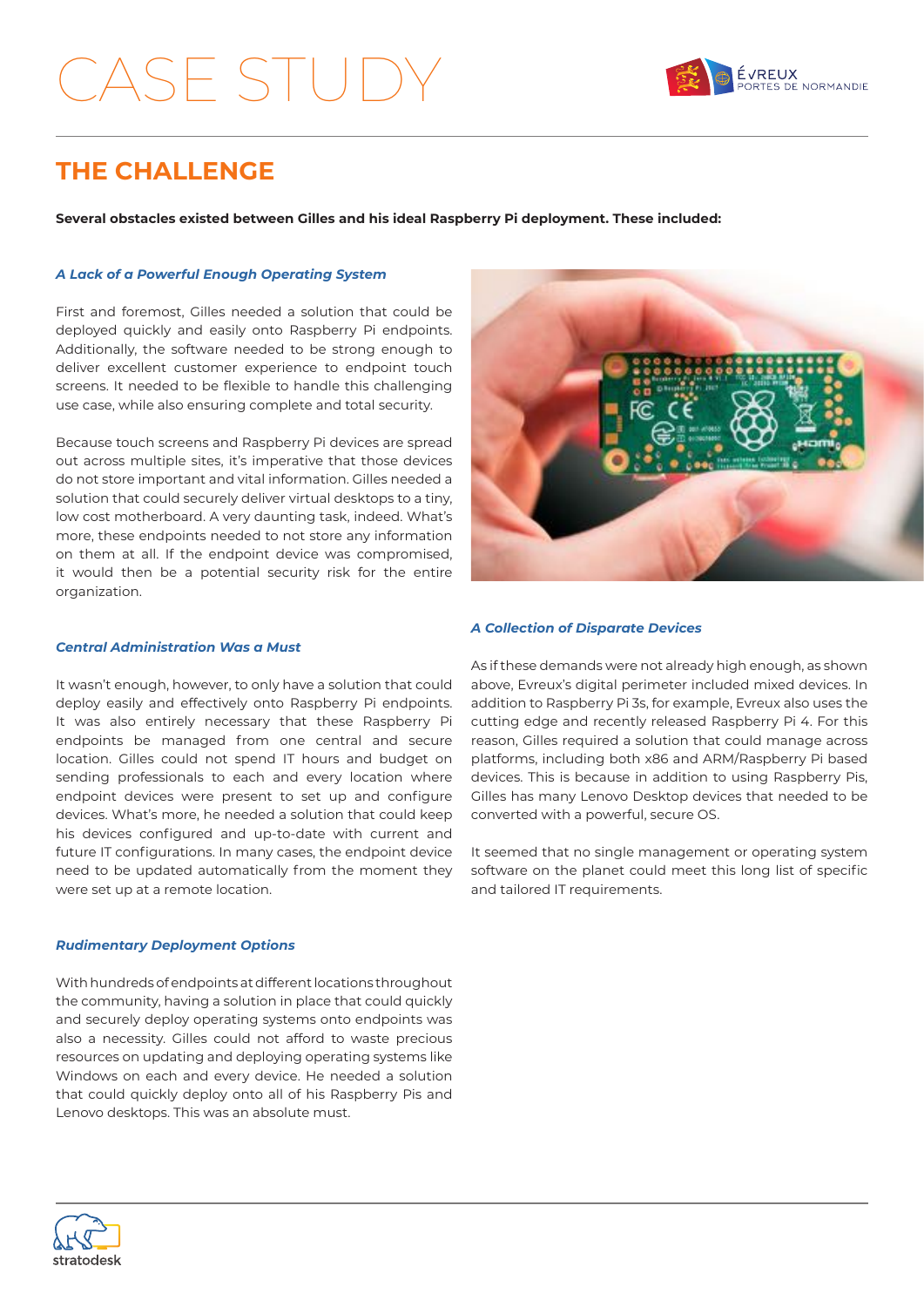## $S_F \subsetneq \cup$



### **THE SOLUTION**

#### *Enter Stratodesk Software to Save the Day*

Ultimately, Stratodesk software was the only end-to-end software solution capable of handling EPN's many needs. Stratodesk NoTouch Desktop is capable of deploying onto endpoint devices bare metal, transforming them into powerful and secure, NoTouch Thin Clients and manages them from the convenience of one, central location. It works with both x86 and ARM based devices and ensures the security of your digital perimeter by making sure no confidential data is housed on the endpoint device.

#### *The World's Most Powerful, Linux-based Thin Client OS*

Stratodesk NoTouch OS is linux based and deploys onto endpoint devices bare metal. Because it is Linux based, it does not store any confidential information. This means that in the event that one of Gilles's devices is lost, stolen or damaged, no vital corporate information can be taken from the compromised device. What's more, the solution is able to prevent third party applications, and anything else that the system administrator does not want to allow on the device – which makes it perfect for scenarios like the one Gilles was trying to solve.

He needed his endpoints to only perform very specific functions. In areas where a wider variety of uses is necessary, Gilles can also open those endpoints up to enable more use cases, while also limiting his touchscreen-tied Raspberry Pi endpoint devices.

What's more, Stratodesk NoTouch OS performs spectacularly on both Raspberry Pi based devices and x86 devices –just about the only solution on the market that can claim to do so. It even announced day one support for the next generation endpoint device, the Raspberry Pi 4, which is faster than any previous Raspberry Pi model, and comes complete with convenient add-ons like Dual View support.

"We choose Stratodesk for the simplicity of use and the maximization of configuration" – *Brunel Gilles*

### *Stratodesk NoTouch Desktop Enables Centralized Endpoint Administration*

Stratodesk NoTouch Desktop is comprised of not only NoTouch OS but also NoTouch Center. NoTouch Center is the advanced and complete endpoint management solution. It allows organizations to manage their entire secure digital perimeter of endpoint devices from the convenience of one location via one easy to use, browser-bases management center.

With NoTouch Center, Gilles is able to set specific roles per endpoint groups. For example, he can enable different settings for his Raspberry Pi 4 devices than his Lenovo Desktops. Equally as imperative for Gilles's IT goals, Stratodesk NoTouch Center is just as able to manage x86 Thin Client devices as it is able to manage Raspberry Pi based ones.

The savings and time benefits gained from the management solution is hard to overstate. No longer does the organization need to send an IT professional to every single endpoint device in order to update or patch it, or to make sure that it is up-to-date. Gilles can get a real-time tactical overview over all of his devices from the ease of his own office, and even can get an inside look at each and every peripheral device. He can then update them from his browser.

He can also set configuration settings from NoTouch Center, makings sure endpoints are automatically set with the configurations that he needs from the moment that they are connected to the environment.

#### *Fast Deployment Options*

Furthermore, Stratodesk software can be easily and effectively deployed onto endpoint devices. Many deployment options exist for endpoint devices, including PXE Boot, MSI installer, as well as disk/USB installation. With Stratodesk software, "deployment is less than 5 minutes" says Gilles. When using Raspberry Pi devices that already have Stratodesk software preinstalled onto them, Gilles does not need an IT professional available where the endpoint is being installed. It simply needs to be plugged in, turned on, and with one firewall rule, Gilles can easily add new devices to his secure management center.

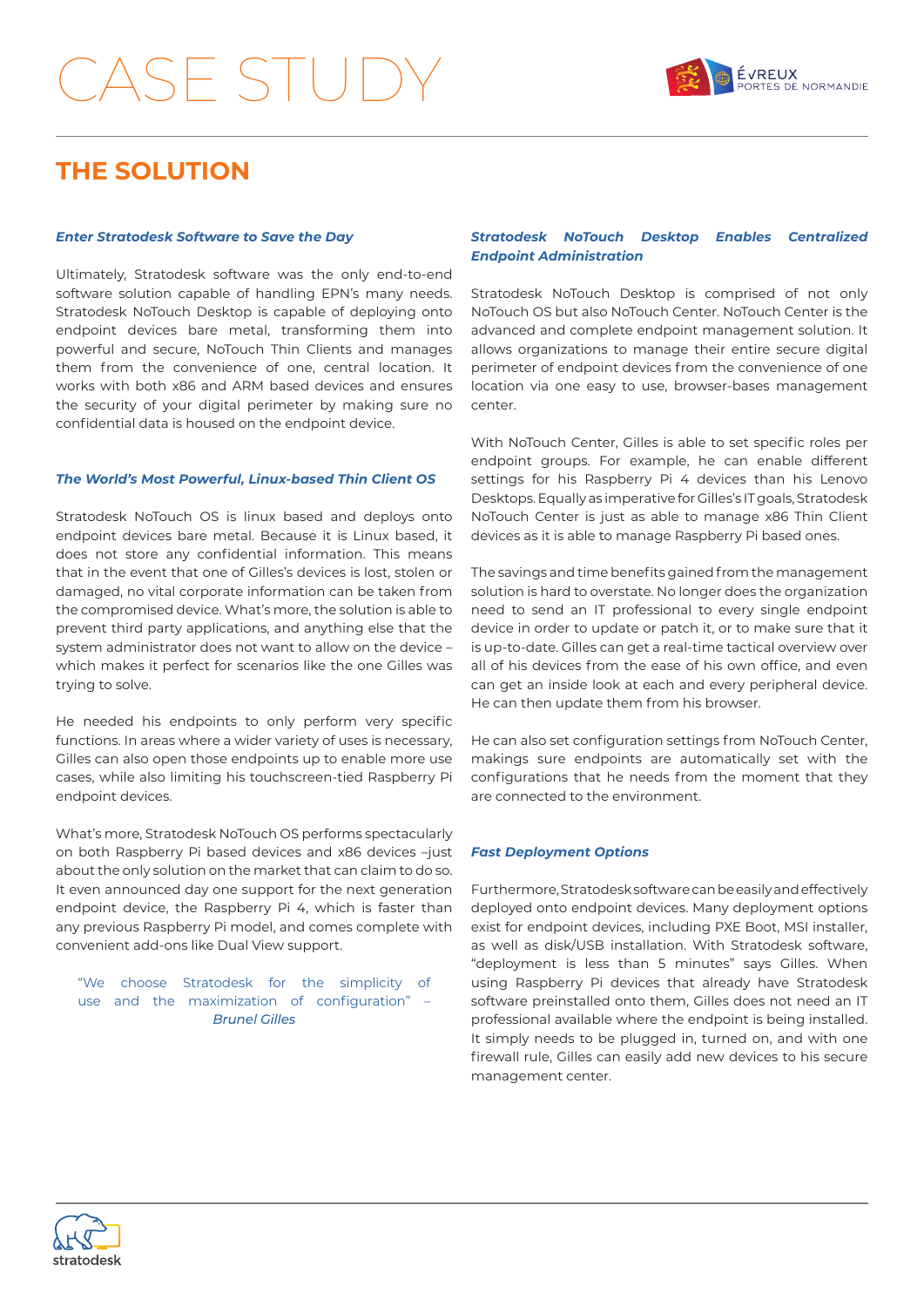# CASE STUDY





### **THE FUTURE**

Nicolas Ballet of CONTINUUM Technologies asserts that Evreux is just one of many customers who have realized the many advantages of Stratodesk software over the competition.

 "NoTouch Center is a key differentiator from the competition" – says Nicolas. . "Centralized management is mandatory when dealing with hundreds of devices or more. NoTouch Center's Save and Announce feature is instant and reliable."

In addition to NoTouch Center, Nicolas sites several more features and benefits customers can expect from Stratodesk software, including:

- **Price:** Stratodesk Raspberry Pi devices are popular and great thin client alternatives.
- **Performance:** a Stratodesk Raspberry Pi often outperforms competing, high-end Thin Clients. They also natively support full H.264 acceleration and provide official VMware and Citrix Clients.
- **Great performance** over VMware PCoIP and Blast Extreme protocols.
- **Regular updates** and the ability to easily roll-back.
- Hardware independence: Stratodesk is a 100% softwarebased solution.

Today, Evreux has hundreds of Stratodesk licenses in place across the community, and are ecstatic to be an ongoing, Stratodesk customer.